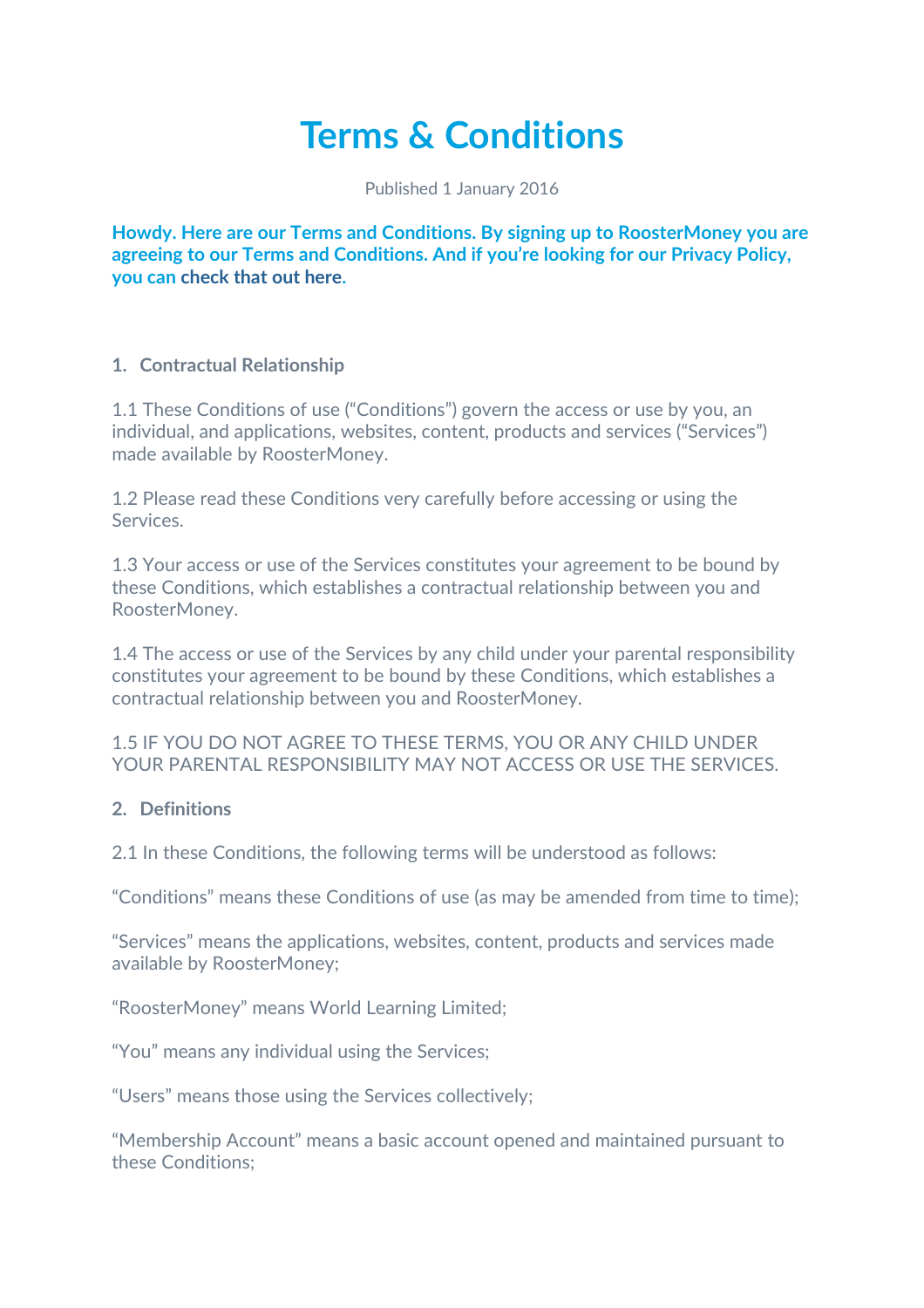"Intellectual Property Rights" means all intellectual property rights wherever in the world arising, whether registered or unregistered (and including any application), including (without limitation) copyright, confidential information, patents, patentable rights, rights in know-how, database rights, trademarks, service marks, logos, URLs, domain names and design rights;

"Personal Data" means any personal information provided by you via the Services including (without limitation) the personal information described in RoosterMoney's Privacy Policy;

"Submission" means any material from time to time submitted by you via the Services including (without limitation) any postings, messages, emails or other communications, and any other text, information, data, [photograph, image, audio or visual material] in whatever medium or form.

#### **3. Information about Us**

3.1 The Services are owned and operated by and on behalf of World Learning Limited.

3.2 World Learning Limited is a limited company registered in England and Wales under the company registration number 06830114 and with the registered office at 64 New Cavendish Street, London, W1G 8TB and main trading address at RoosterMoney, 3rd Floor, 109 Borough High St, London SE1 1NL. Its VAT number is 998110295.

3.3 PLEASE NOTE THAT WORLD LEARNING LIMITED OPERATE THE SERVICES AND MEMBERSHIP ACCOUNTS TO HELP FAMILIES MANAGE POCKET MONEY. IT IS NOT A BANK AND DOES NOT UNDERTAKE ANY ACTIVITIES WHICH ARE REGULATED BY THE FINANCIAL SERVICES AUTHORITY. WITHOUT LIMITING THE FOREGOING, IT DOES NOT HOLD ANY MONETARY DEPOSITS OR OPERATE OR MANAGE ANY FORM OF SAVINGS ACCOUNTS.

3.4 If you want to ask anything about these Conditions or have any comments or complaints about the Services, please email **[hello@roostermoney.com](mailto:hello@roostemoney.com)** or write to World Learning Limited's registered office address.

#### **4. Changes to the Services and to these Conditions**

4.1 RoosterMoney reserve the right at any time to: (i) modify or withdraw the Services (or any part of them) without notice to you and will not be liable to you for any such modification or withdrawal; and/or (ii) change these Conditions from time to time and your continued use of the Services (or any part of them) following such change will be deemed to be your acceptance of such change.

#### **5. Use of the Services and your Membership Account**

5.1 General use of the Services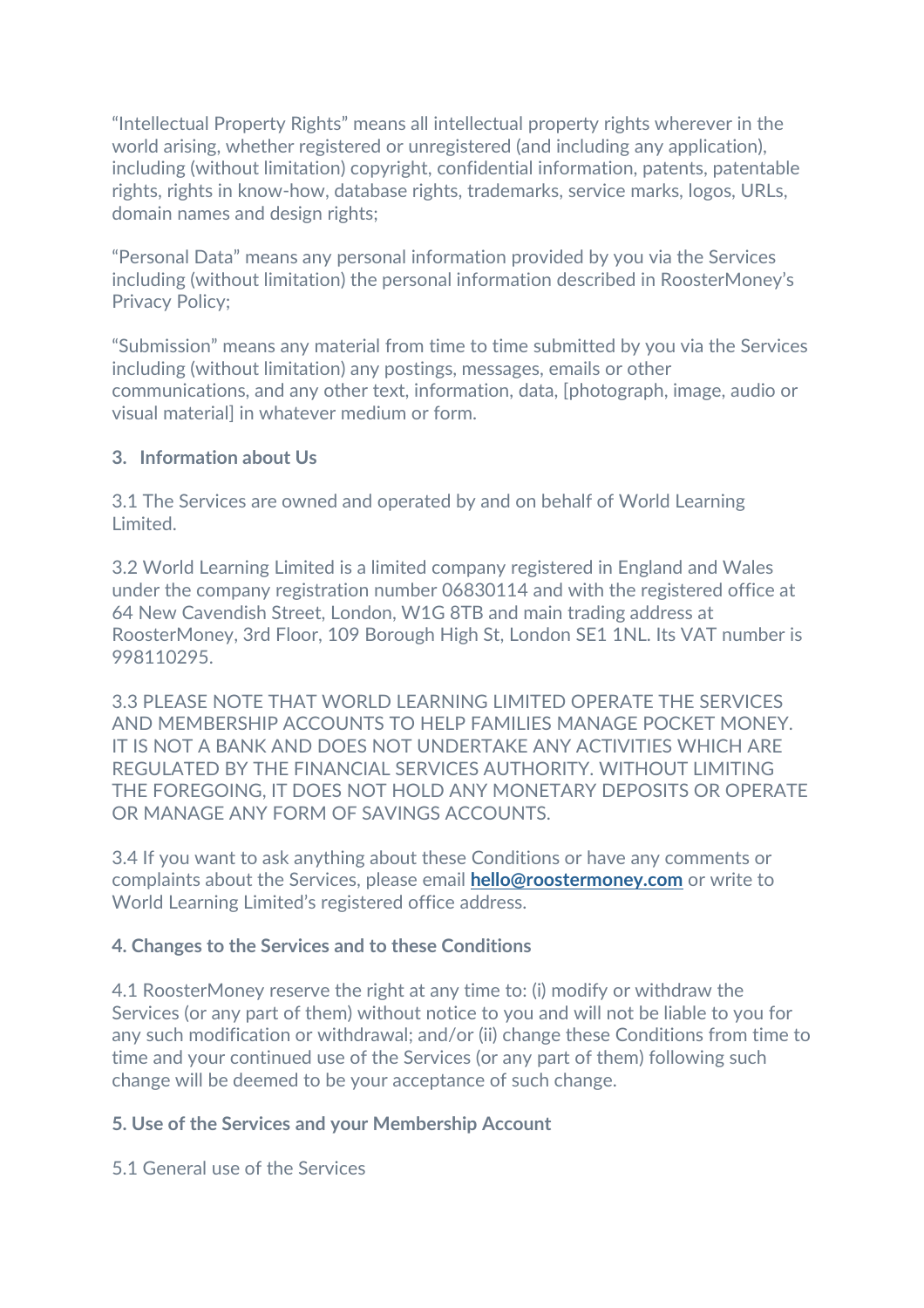5.1.1 RoosterMoney provide a pocket money management facility in the Services, which helps parents and their children to collaboratively manage pocket money in a safe and educational environment. You can learn more about the facility and the functionality of the Services here.

5.1.2 The RoosterMoney Services are only intended for use by people resident in the United Kingdom. You must comply with all applicable laws and regulations in the country which you are resident. RoosterMoney will not be liable for any breach by you of any such laws.

5.1.3 By opening a Membership Account on the Services, you warrant that: (i) you are legally capable of entering into binding contracts (ii) you are at least 18 years old (iii) any personal information which you are required to provide when you apply for a Membership Account via the Services (including, without limitation, the age of any child) is true, accurate, current and complete in all respects.

# 5.2 Opening a Membership Account

5.2.1 You will have to provide your email address and a password when you submit an application for a Membership Account, which RoosterMoney will use in order to verify your identity if you wish to access your Membership Account on future visits to the Services. RoosterMoney will use and store these details, along with any other Personal Data you may supply from time to time in accordance with its **[Privacy](https://www.roostermoney.com/privacy)  [Policy](https://www.roostermoney.com/privacy)**.

5.2.2 You must keep your password secure and confidential at all times, and you must restrict access to your computer or phone to prevent unauthorised access to your account. RoosterMoney may rely on any use of the Services with your email and password (or such other account details which RoosterMoney may from time to time issue to you) as being authorised by you.

5.2.3 Please inform RoosterMoney immediately if you have any reason to believe that your password or any such account details have become known to anyone else or if they are being, or are likely to be, used in an unauthorised manner.

5.3 Using your basic Membership Account

5.3.1 If your membership registration has been accepted, RoosterMoney will confirm this to you on-screen and by email, at which point your Membership Account will be activated. From this time, and unless and until your Membership Account is terminated, you will be entitled, subject to any restrictions contained in these Conditions (including without limitation the Members Conduct Rules) (see Condition 5.4) to upload and/or post any Submission to or on the Services.

5.3.2 Please ensure that you read the Members Conduct Rules as it is a condition of your membership that you comply with such rules at all times.

5.4 Members Conduct Rules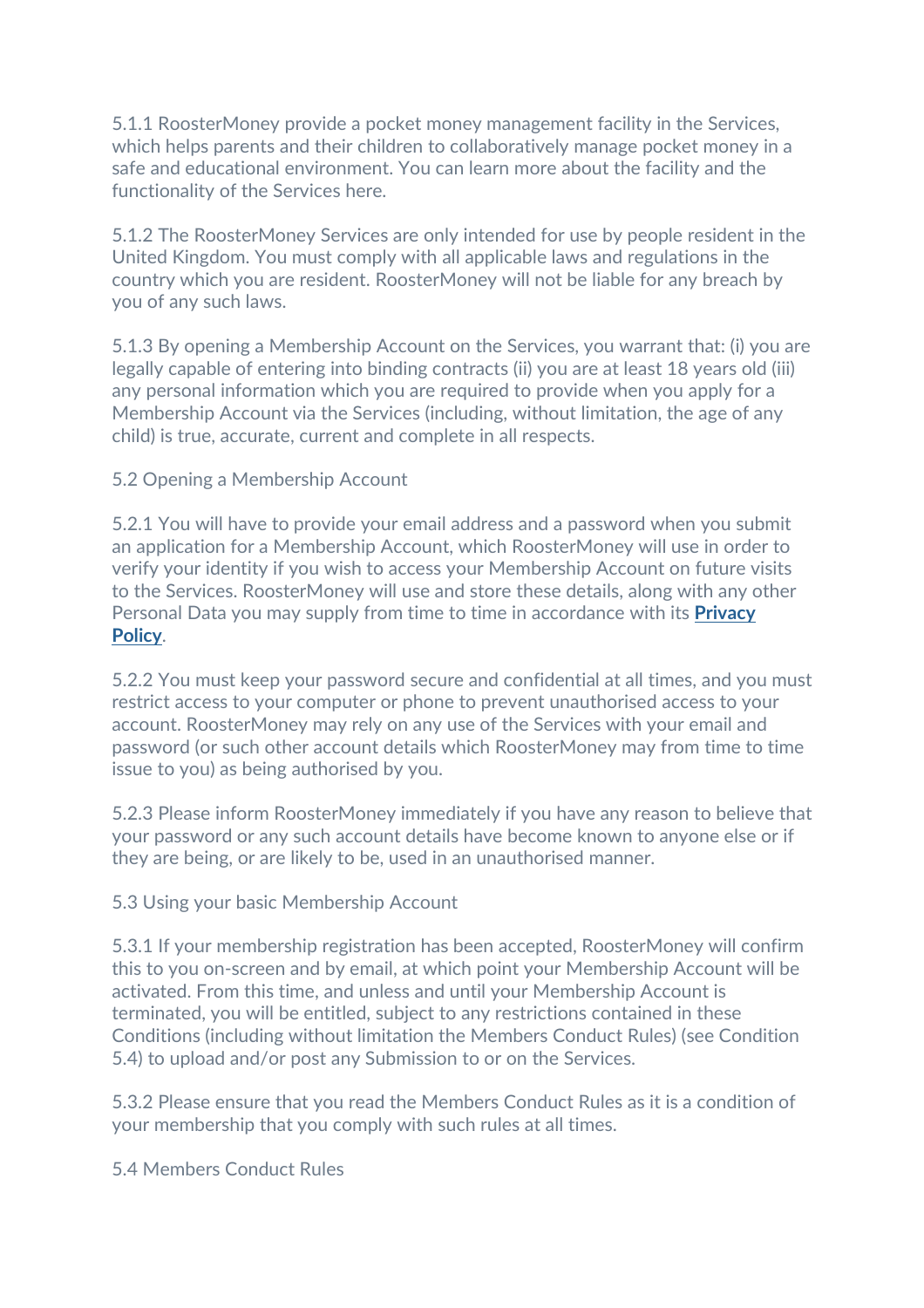5.4.1 RoosterMoney are committed to ensuring that the Services remains fun and safe for Users. The Services rely on members making or uploading Submissions. By accessing and using the Services, you warrant that you will only use the Services for lawful purposes, and will not upload or submit to or on the Services any Submission which is a Prohibited Submission.

5.4.2 You acknowledge and agree that notwithstanding that RoosterMoney have the right (but not the obligation) to examine any Submission which you submit or upload to or on the Services, each such Submission is your sole responsibility and that by using the Services you may be exposed to content which you consider to be offensive or harmful.

5.4.3 Subject to the Condition 9, RoosterMoney will not be liable to you for any loss or damage which you may suffer or incur as a direct or indirect result of any such exposure. You also acknowledge and agree that this means that you are responsible for the Submissions which you submit or upload to or on the Services.

5.4.4 For the purpose of this Condition 5.4, a "Prohibited Submission" includes (without limitation) the following types of Submission:

(i) Submissions which infringe any third party's Intellectual Property Rights, other proprietary rights or rights of privacy wherever in the world arising. Without limiting the foregoing, you must not include in any Submission any Personal Data relating to yourself or any third party;

(ii) Submissions which violate any law, statute, ordinance or regulation anywhere in the world;

(iii) Submissions which are defamatory, trade libellous, unlawfully threatening or unlawfully harassing, or which are otherwise objectionable or inappropriate having regard to the average User; or

(iv) Submissions which contain viruses, worms, corrupt files, Trojan horses or other forms of corruptive code or any other material which may compromise the Services.

5.4.5 RoosterMoney have the sole discretion to determine whether any Submission is a Prohibited Submission. You acknowledge and agree that although RoosterMoney do not and will not examine or review any Submission submitted or uploaded to or on the Services, it has the absolute right (but not the obligation) to examine any Submission and delete move, edit and/or disable access to any Submission (and/or any materials derived in whole or in part from such Submission) for any reason, at any time and without notice to you [(including, without limitation, in the event of a Notice of Infringement and/or Notice of Unlawful Activity regarding such Submission or derivative materials).]

5.4.6 RoosterMoney may also, at its sole discretion at any time and without notice to you: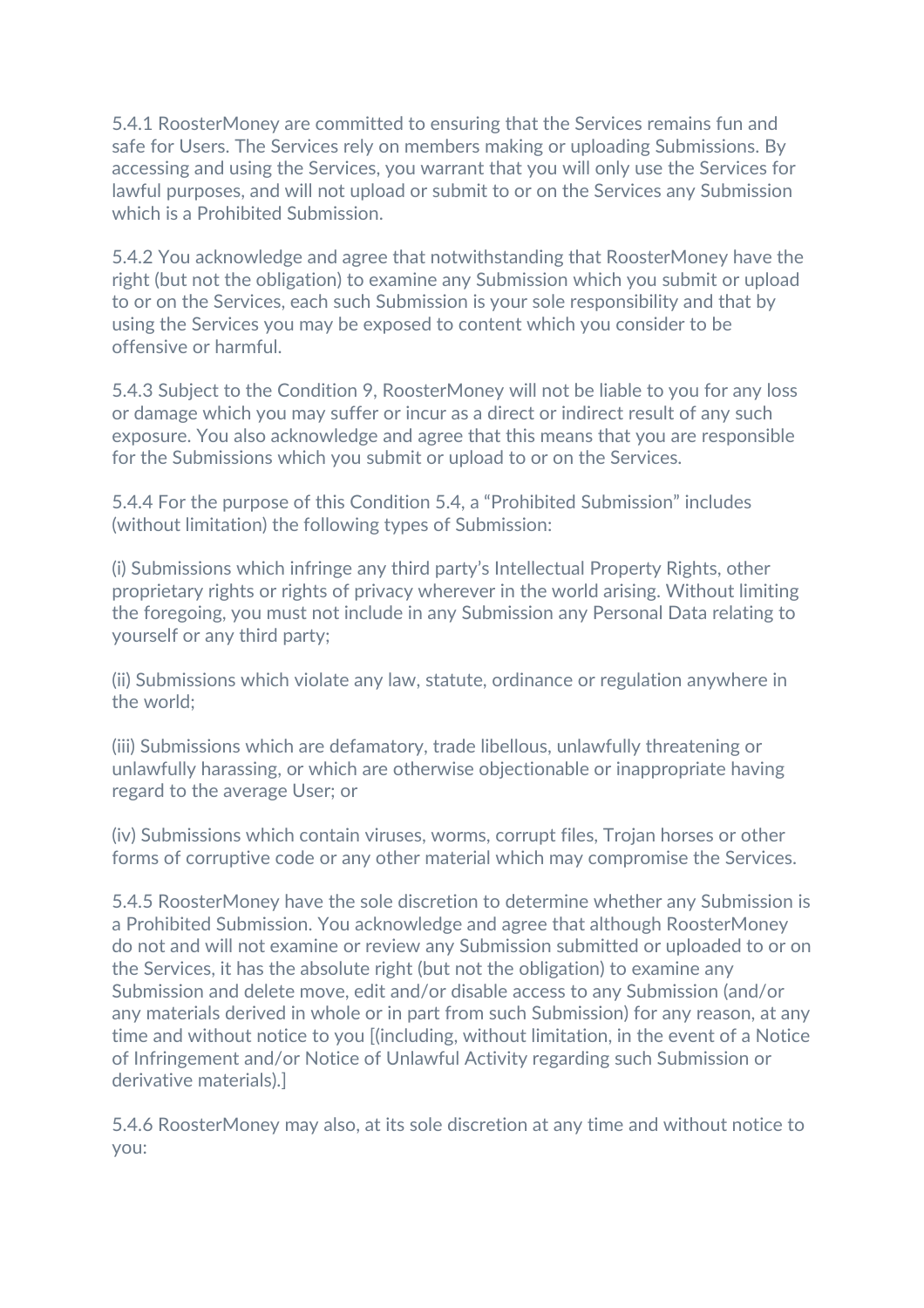(i) Contact any law enforcement agency or court of competent jurisdiction regarding any Submission which RoosterMoney believe may constitute a Prohibited Submission and supply copies of such Submission to them and give them access to any Personal Data which is held relating to you, who submitted such a Submission; and/or

(ii) RoosterMoney refer any matter to a law enforcement agency or court of competent jurisdiction where in its reasonable opinion, it considers that any matter arising from your use of the Services is of a criminal or illegal nature.

5.5 Termination of your Membership Account

5.5.1 RoosterMoney reserve the right to terminate your Membership Account without notice to you for any reason, and without limiting the generality of the foregoing, if:

(i) You register for membership using a non-existent email address or provide at any time with any personal information which is untrue, inaccurate or incomplete; or

(ii) Your Membership Account is inactive for a consecutive period of 365 days or more; or

(iii) You breach any of these Conditions or any other policies or guidelines set forth from time to time elsewhere on the Services (including, without limitation, the Members Conduct Rules (see Condition 5.4); or

(iv) You engage in any conduct which RoosterMoney believe, in its sole discretion, to be harmful to its business or to other Users; or

(v) Any Submission which you make or upload on or to the Services is the subject of any Notice of Infringement or Notice of Unlawful Activity; or

(vi) If RoosterMoney decide to sell its business or assets to a third party.

5.5.2 RoosterMoney take your privacy extremely seriously. If you wish your data to be deleted when your account is closed please notify customer services.

5.5.3 If your Membership Account is terminated for any reason, RoosterMoney reserve the right without notice to you to de-activate any hyperlink through which it may from time to time have given you access to your Membership Account and to permanently remove and discard any Submission you have made.

#### **6. Your Personal Information**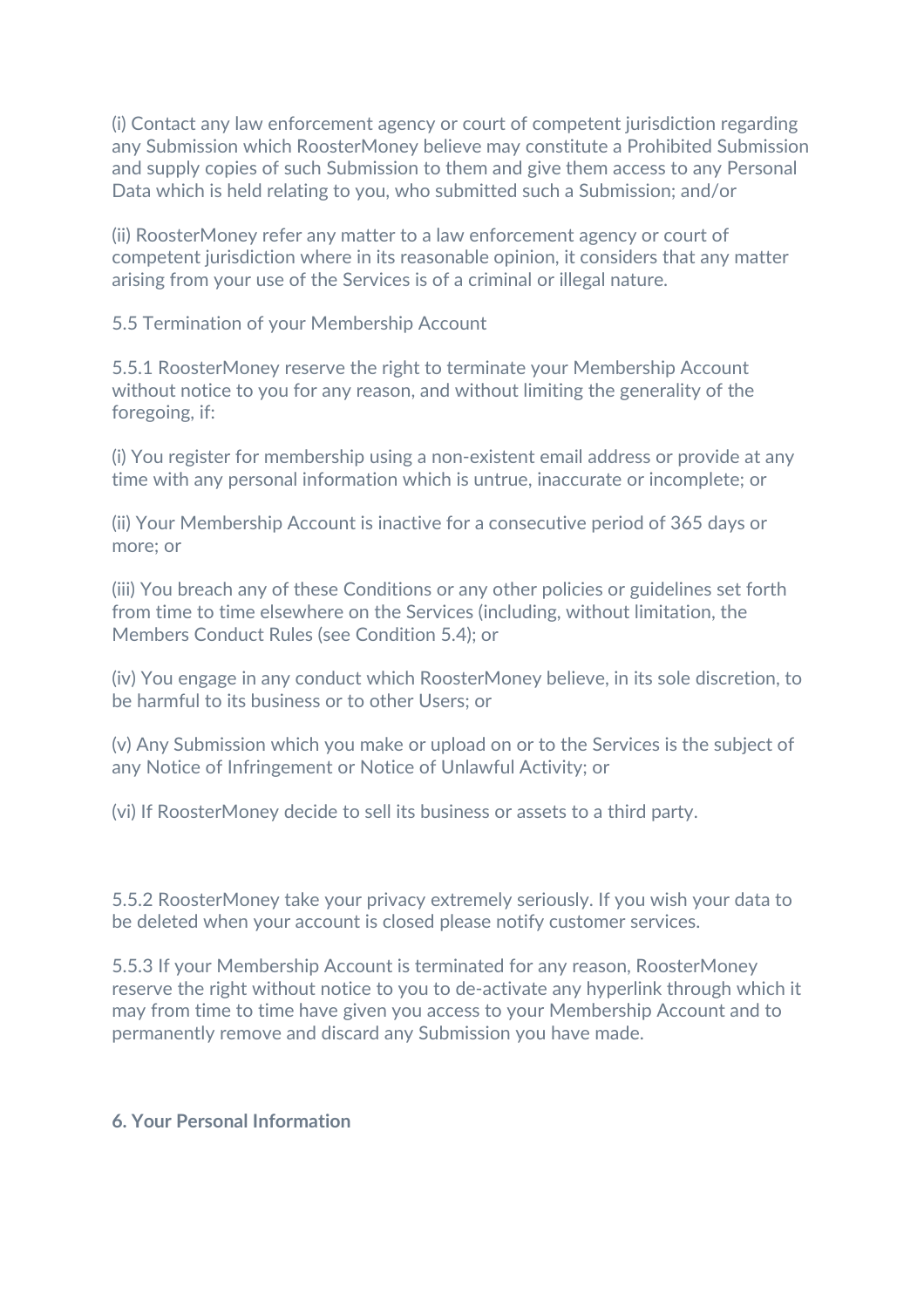6.1 RoosterMoney are committed to protecting your privacy. Our privacy policy sets out how RoosterMoney will use your Personal Data. When you submit your Personal Data, you are giving your consent to the collection, use and disclosure of your Personal Data as set forth in RoosterMoney's Privacy Policy.

# **7. Ownership of Intellectual Property Rights**

7.1 The Services contains material, including without limitation, text, photographs and other images, which is protected by copyright and/or other intellectual property rights. All intellectual property rights in the Services are owned by World Learning Limited [or its third party licensors.] Without limiting the foregoing, World Learning Limited own all rights, title and interest (including all Intellectual Property Rights) in and to any materials comprising any Submission or any derivative work based on any Submission.

7.2 Without limiting the generality of Condition 7.1, the Services also contain trademarks, including (without limitation) the World Learning Logo and RoosterMoney Logo. All trademarks included on the Services belong to World Learning Limited [or its third party licensors.]

7.3 You may:

(i) Download, temporarily store and print hard copies of any of the pages of the Services for personal use, or for internal, non-commercial use within your organisation; and/or

(ii) Distribute copies (in printed or electronic form) to third parties for their personal use or for their internal, non-commercial use within their organisation, provided that RoosterMoney are acknowledged as the source and copyright owner and that their attention is drawn to these terms and conditions.

#### 7.4 You may not:

(i) Save as set out in Condition 7.3, systematically extract and/or copy or use any of the contents of the Services, and without limiting the foregoing, use any data mining, robots or similar data gathering and extraction tools to extract (whether on one or more occasions) for use any substantial parts of the Services; and/or

(ii) In any way alter or adapt the text of the material on the Services or of any material copied or printed off or distributed from the Services (including without limitation any trademarks or logos included on any such material); and/or

(iii) Remove any copyright, trademark or other intellectual property notices contained in the original material from any material copied, printed off or distributed from the Services; and/or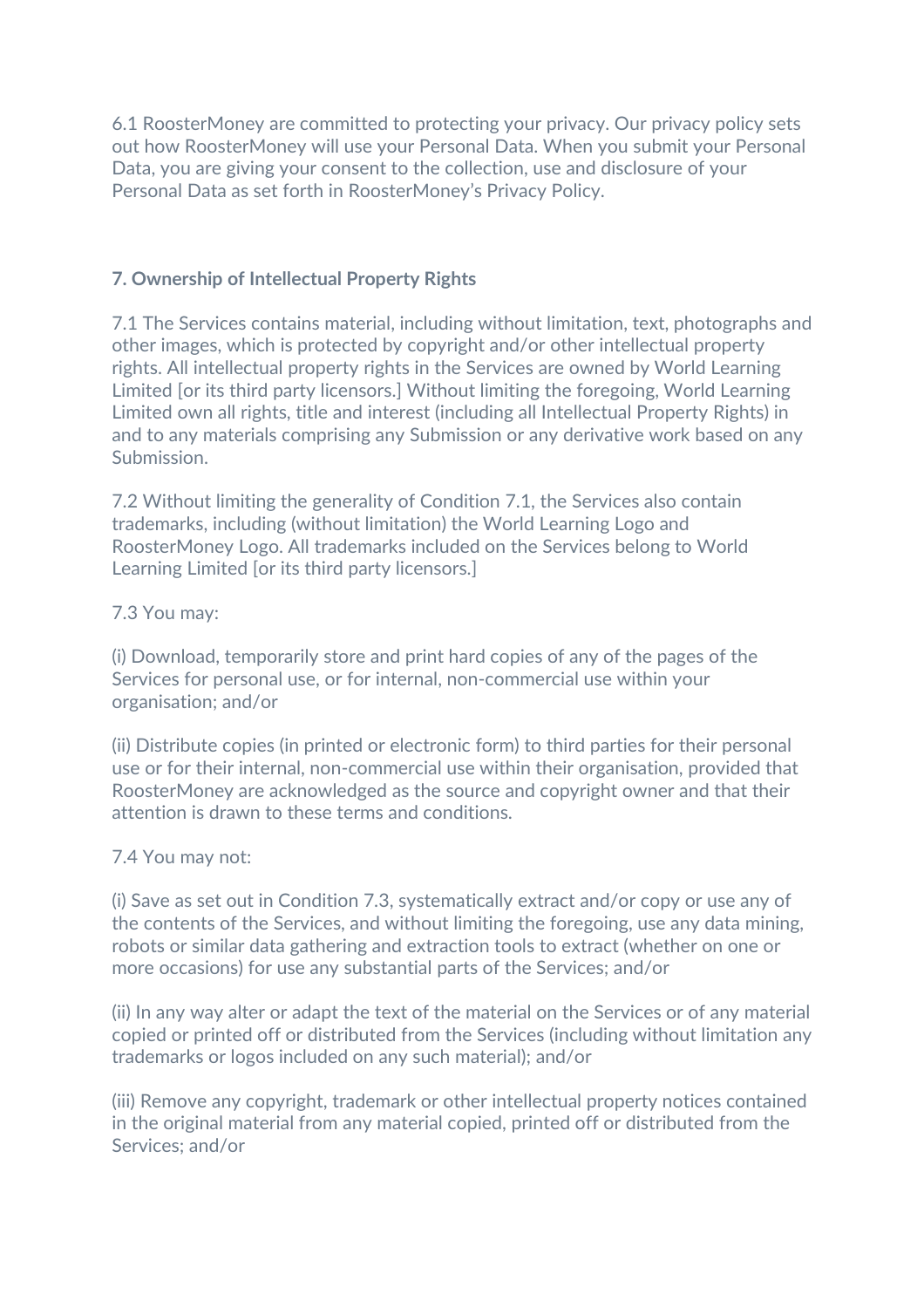(iv) Create and/or publish any database which features any substantial part of the **Services** 

# **8. RoosterMoney's Liability to You**

#### 8.1 RoosterMoney's use of the Services

8.1.1 RoosterMoney have taken every care in the preparation of the content of the Services, in particular to ensure that as far as reasonably possible all information provided is correct at the time of inclusion. However, RoosterMoney cannot guarantee the accuracy of such information or that it will be up to date at all times.

8.1.2 The Services are provided on an "as is" and "as available" basis without any representation or endorsement made. Save as expressly set out in these Conditions, RoosterMoney make no warranties of any kind, whether express or implied, in relation to the Services including (without limitation) implied warranties of noninfringement, compatibility, security, accuracy, or conditions of completeness. Save as expressly set out in these Conditions, RoosterMoney also make no warranty that the Services will meet your requirements or will be uninterrupted, timely or error-free, or that defects will be corrected. Whilst steps have been taken to ensure that the Services is free from viruses, Roosterbank make no warranty in this regard and you are responsible for ensuring that you have appropriate virus checking software. RoosterMoney do not accept any responsibility for and, to the fullest extent permitted by law, exclude any liability for, any loss or damage whatsoever arising out of or related to any use of, inability to use, or reliance on, the Services or any information provided on or from them.

#### 8.2 RoosterMoney's liability to you

8.2.1 The provisions of this Condition 8.3 set out RoosterMoney's entire financial liability to you in respect of any breach of these Conditions and any representation, statement or tortious act or omission including negligence, arising under or in connection with any contract entered into with you pursuant to these Conditions or otherwise relating to these Conditions.

8.2.2 Subject to Condition 8.4, RoosterMoney's total aggregate liability to you in contract, tort (including negligence or breach of statutory duty), misrepresentation or otherwise, arising in connection with the performance or non-performance of any contract entered into with you pursuant to these Conditions or otherwise relating to these Conditions is limited to £10,000.

8.2.3 Subject to Condition 8.4, RoosterMoney will not be liable to you for any losseswhether direct or indirect) of income or revenue, business, profits, contracts, anticipated savings, or for any incidental, indirect, special consequential loss or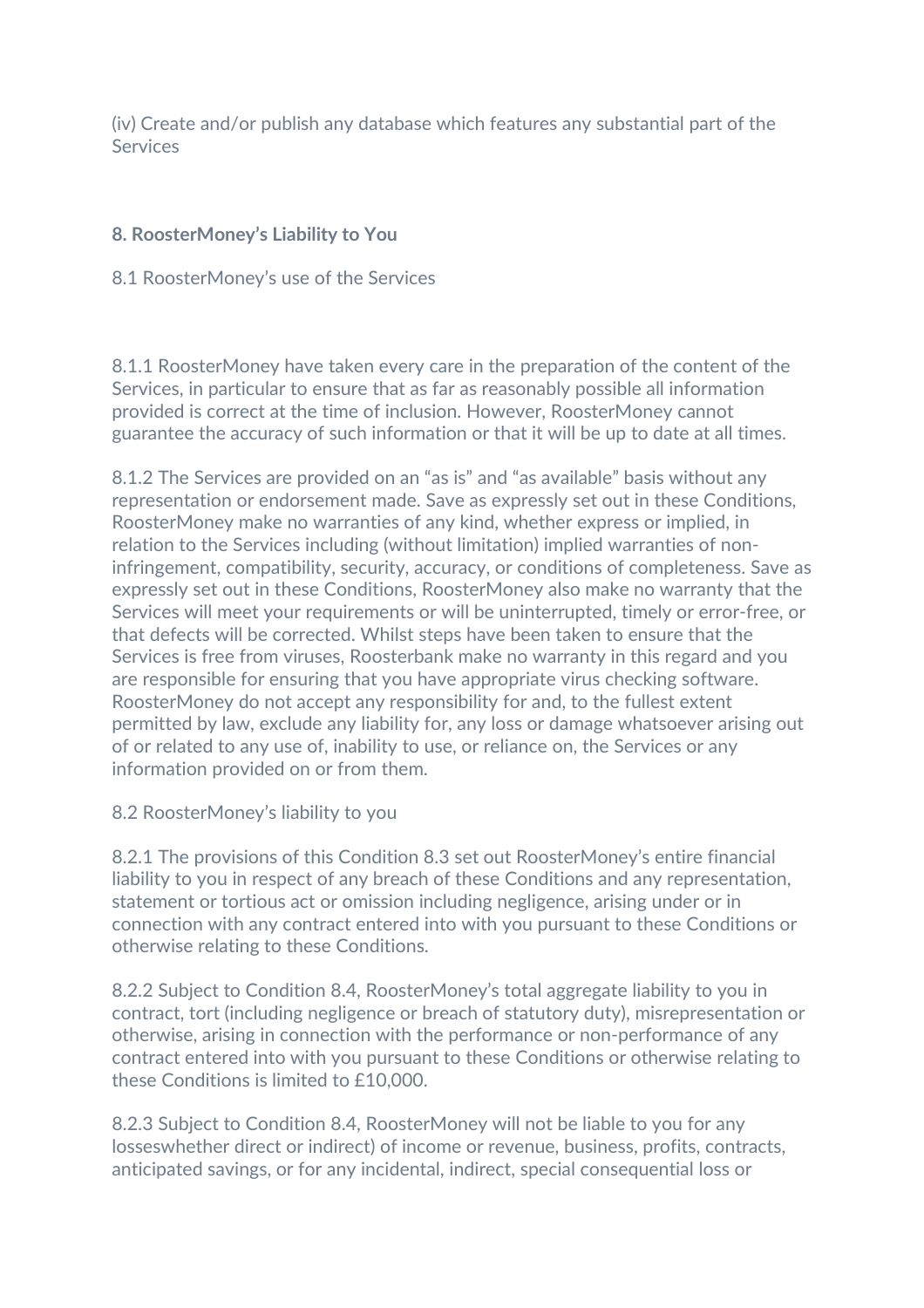damage (whether direct or indirect) which arises out of or in connection with any contract entered into with you pursuant to these Conditions or otherwise relating to these Conditions.

8.2.4 The limitation on our liability set out in this Condition 8.3 does not exclude or limit in any way our liability:

(i) For death or personal injury caused by RoosterMoney's negligence;

(ii) For fraud or fraudulent misrepresentation; or

(iii) For any matter for which it would be illegal for RoosterMoney to exclude or attempt to exclude our liability.

# **9. Third Party Links**

9.1 Electronic links to the Services from any other Services are prohibited without our prior written consent. Requests should be addressed to **[hello@roostermoney.com](mailto:hello@roostermoney.com)**.

9. 2 The Services may provide links to third party services or may reference third party services and/or educational resources for you to access at your own discretion. Please note that access to the content of any third party websites or resources may be subject to terms and conditions imposed by the owner of that content which you should review before interacting via such websites or providing such third parties with information about yourself. RoosterMoney do not endorse or accept any responsibility for the content of any third party websites and/or educational resources.

#### **10. Transfer of Rights and Obligations**

10.1 The contract between you and RoosterMoney is binding on both parties' respective successors and assigns. You may not transfer, assign, charge or otherwise dispose of a contract, or any of your rights or obligations arising under it, without our prior written consent. RoosterMoney may transfer, assign, charge, sub-contract or otherwise dispose of a contract, or any of our rights or obligations arising under it, at any time during the term of the contract.

#### **11. Events Outside Our Control**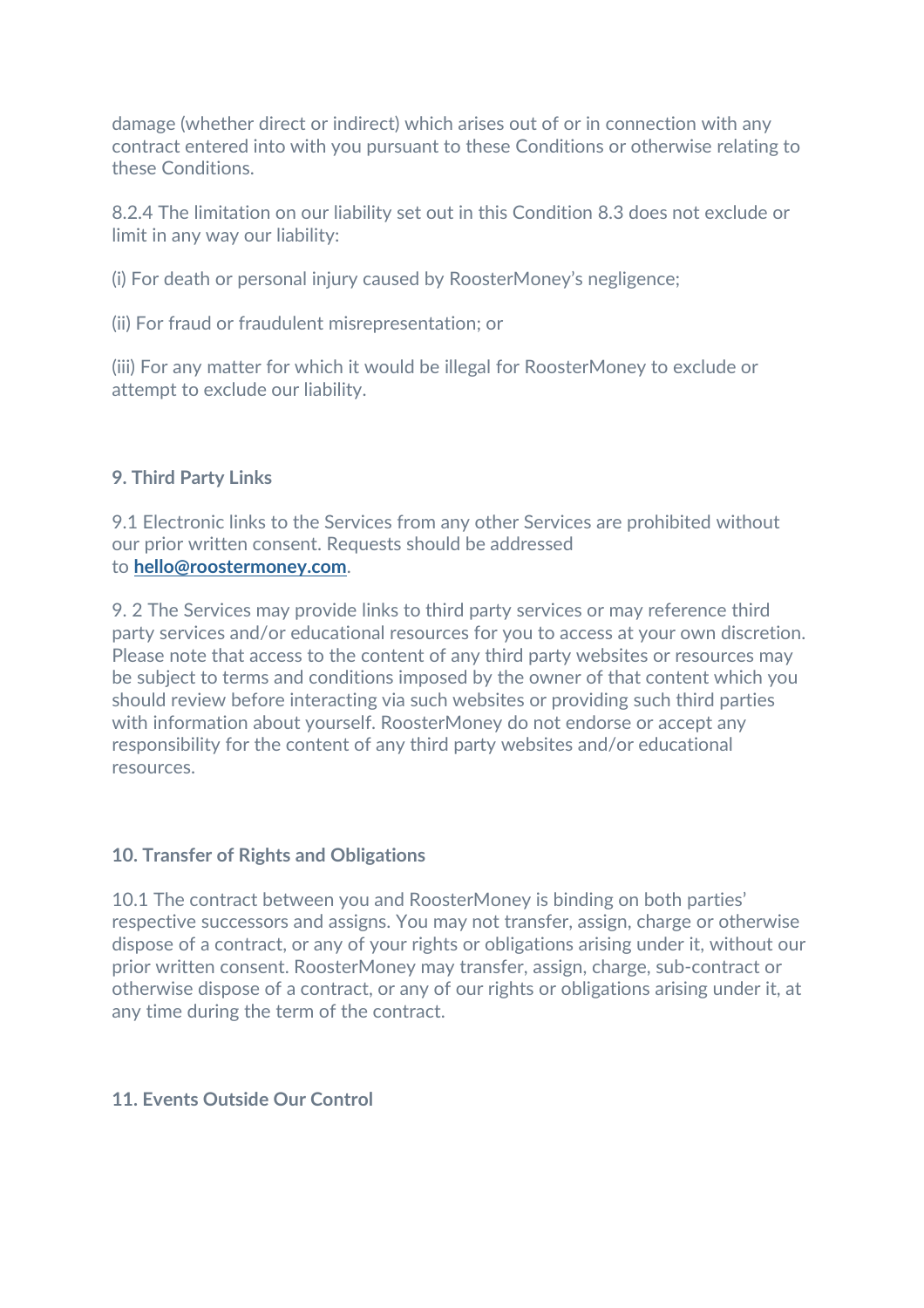11.1 RoosterMoney not be liable or responsible for any failure to perform, or delay in performance of, any of their obligations under a contract that is caused by a Force Majeure Event (events outside our reasonable control).

11. 2 A Force Majeure Event includes any act, event, non-happening, omission or accident beyond RoosterMoney's reasonable control and includes in particular (without limitation) the following:

(i) Strikes, lock-outs or other industrial action.

(ii) Civil commotion, riot, invasion, terrorist attack or threat of terrorist attack, war (whether declared or not) or threat or preparation for war.

(iii) Fire, explosion, storm, flood, earthquake, subsidence, epidemic or other natural disaster.

(iv) Impossibility of the use of railways, shipping, aircraft, motor transport or other means of public or private transport.

(v) Impossibility of the use of public or private telecommunications networks.

(vi) The acts, decrees, legislation, regulations or restrictions of any government.

11.3 RoosterMoney's performance under any contract is deemed to be suspended for the period that the Force Majeure Event continues, and it will have an extension of time for performance for the duration of that period. RoosterMoney will use reasonable endeavours to bring the Force Majeure Event to a close or to find a solution by which our obligations under the contract may be performed despite the Force Majeure Event.

# **12. Waiver**

12.1 If RoosterMoney fail, at any time during the term of a contract, to insist upon strict performance of any of your obligations under the contract or any of these Conditions, or if RoosterMoney fail to exercise any of the rights or remedies to which it is entitled under these Conditions, this shall not constitute a waiver of such rights or remedies and shall not relieve you from compliance with such obligations.

12.2 A waiver by RoosterMoney of any default shall not constitute a waiver of any subsequent default.

12.3 No waiver by RoosterMoney of any of these Conditions shall be effective unless it is expressly stated to be a waiver and is communicated to you in writing.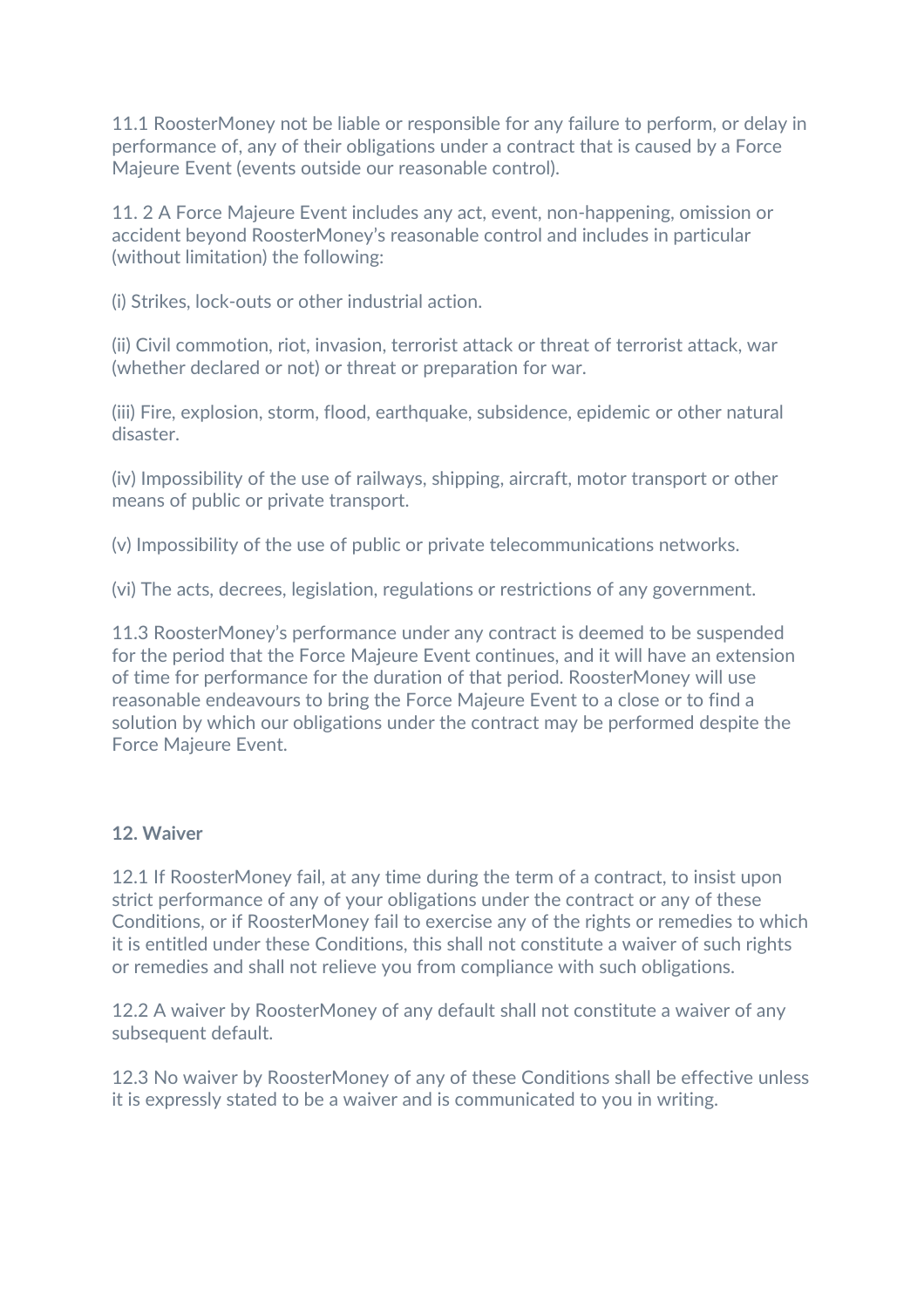# **13. Severability**

13.1 If any of these Conditions or any provisions of a contract are determined by any competent authority to be invalid, unlawful or unenforceable to any extent, such term, condition or provision will to that extent be severed from the remaining terms, conditions and provisions which will continue to be valid to the fullest extent permitted by law.

# **14. Entire Agreement**

14.1 These Conditions and any document expressly referred to in them represent the entire agreement between you and RoosterMoney in relation to the subject matter of any contract and supersede any prior agreement, understanding or arrangement (whether oral or in writing).

14.2 You acknowledge that, in entering into a contract, neither you or RoosterMoney has relied on any representation, undertaking or promise given by the other or implied from anything said or written in negotiations between you and RoosterMoney prior to such contract except as expressly stated in these terms and conditions.

#### **15. Third Party Rights**

15.1 A person who is not a party to these Conditions shall have no right under the Contract (Rights of Third Parties) Act 1999 to enforce any term of these Conditions.

#### **16. Law and Jurisdiction**

16.1 These Conditions and any other legal notices contained from time to time in the Services and all issues arising from the Services are governed by English law.

16.2 The English courts will have exclusive jurisdiction over any claim or matter arising from, or related to, a visit to the Services, and over any claim or matter arising under or in connection with these Conditions or any contract entered into with you pursuant to these Conditions, provided that nothing in this Condition 16.2 shall limit our right to take proceedings against you in any other court of competent jurisdiction.

#### **17. Subscriptions**

17.1 Account holders may access RoosterMoney in two ways: (i) Foundation: our free-of-charge version of the app, which gives unlimited access to our "Foundation Features."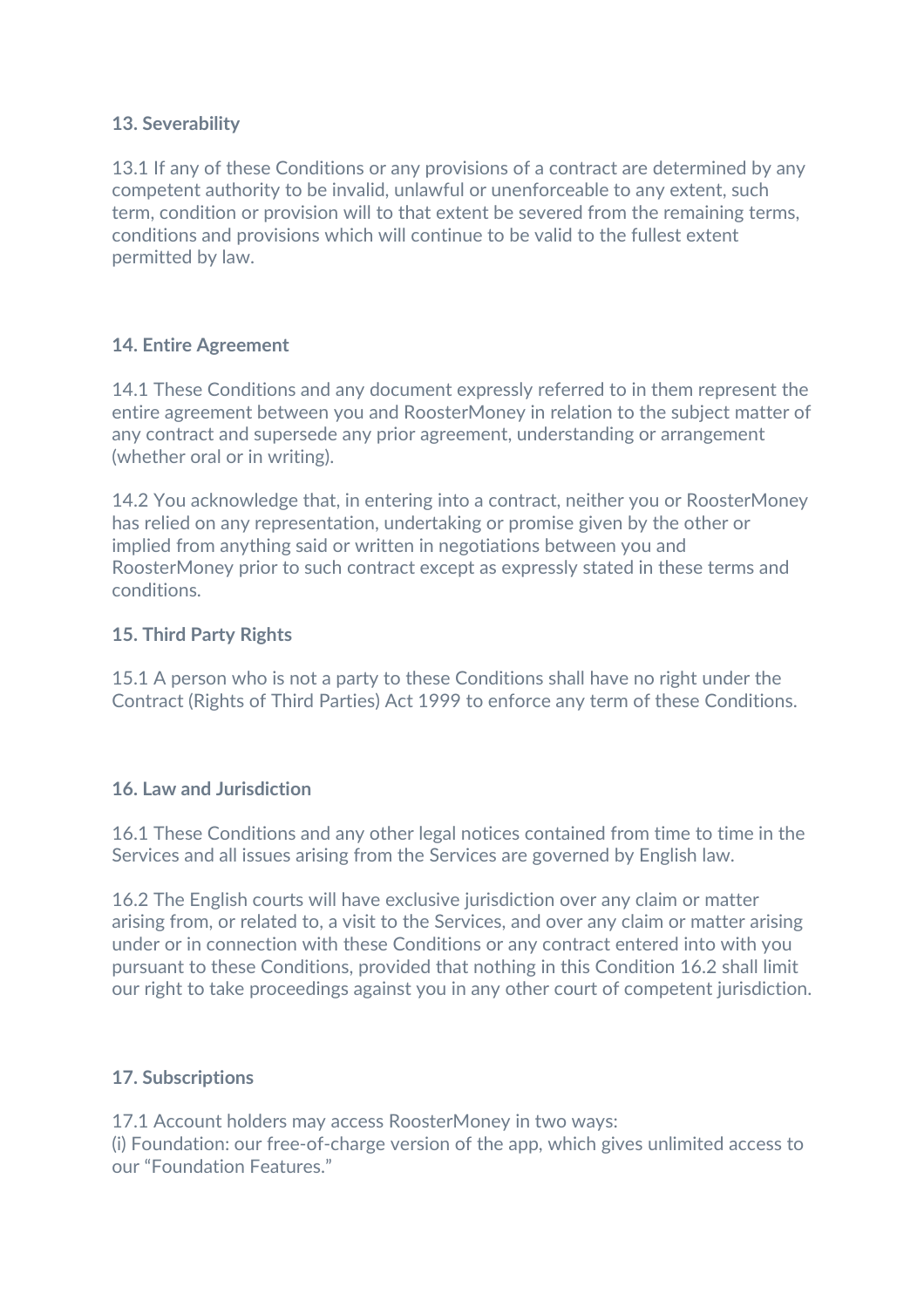(ii) RoosterPLUS: a subscription fee-based program, which gives access to extra features including Foundation Features.

You may have access to a free trial period of the RoosterPLUS in accordance with certain promotional offers. You can become a subscriber by purchasing a subscription to RoosterPLUS from the Website or within the App, where allowed by the App marketplace partners. Please note that if you purchase a subscription through the Apple iTunes Store or our iPhone application, payment will be charged to your iTunes account at confirmation of purchase, the sale is final, and we will not provide a refund. Your purchase will be subject to Apple's applicable payment policy, which also may not provide for refunds.

17.2 RoosterMoney offers monthly and annual subscription options. For the purposes of our monthly and annual subscriptions, a month constitutes 30 calendar days and a year constitutes 365 calendar days. Both subscription options automatically renew unless auto-renew is turned off at least 24-hours before the end of the current period. You will be charged to the original payment method for renewal within 24-hours prior to the end of the current period, and identify the cost of the renewal.

17.3 Our "Monthly" subscription is paid in monthly installments. For each month that your monthly subscription is active, you acknowledge and agree that RoosterMoney is authorized to charge the same credit card as was used for the initial subscription fee or other payment method in the amount of the then current monthly subscription fee. The monthly renewal subscription fees will continue to be billed to the Payment Method you provided, automatically until cancelled. You must cancel your subscription before it renews each month in order to avoid billing of the next month's subscription fee to the Payment Method you provided. Refunds cannot be claimed for any partial-month subscription period.

17.4 Our "Annual" subscription are paid for by an upfront one-off payment with automatic annual renewals respectively. You acknowledge and agree that RoosterMoney is authorised to charge the Payment Method used for (i) the initial annual subscription fee at the rate secured at the time of purchase, and (ii) the renewal subscription fee(s) at the effective rate in effect at the time of any such renewal. You must cancel your subscription before it renews in order to avoid billing of the renewal subscription fee to the Payment Method you provided. Refunds cannot be claimed for any partial subscription period.

17.5 You may cancel automatic renewals of your subscription at any time by emailing hello@roostermoney.com. Please note that if you purchase a subscription through the Apple iTunes Store or our iPhone application, you may cancel automatic renewals by selecting Manage App Subscriptions in your iTunes Account settings and selecting the subscription you want to modify after purchase.

17.6 You agree to promptly notify RoosterMoney of any changes to the Payment Method you provided while any subscriptions remain outstanding. You are